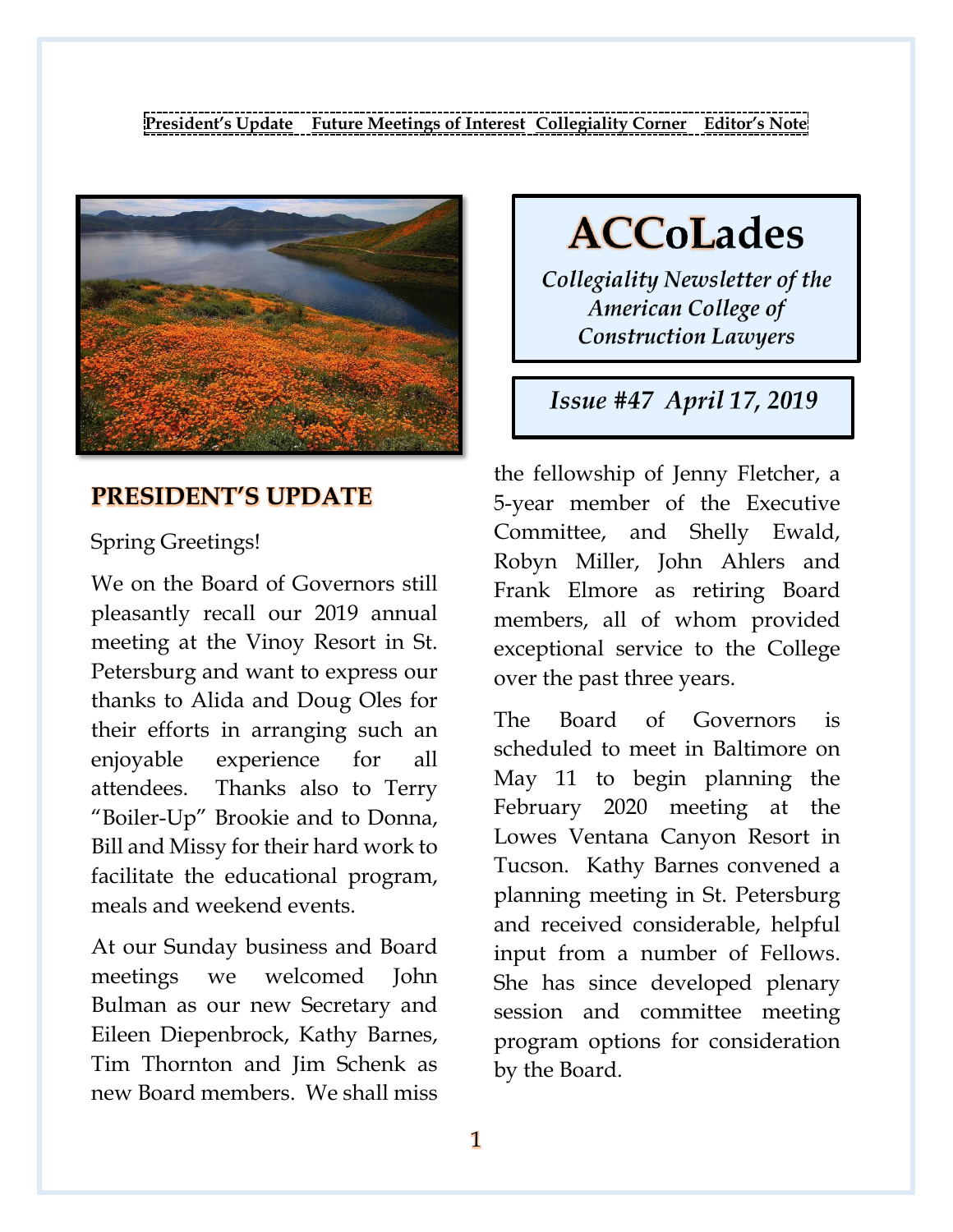The Board also will take up other agenda items including, among other things, annual meeting cost concerns. Comments on Board actions will be included in my next ACCoLades message.

John Heisse will report on membership committee activities, including nominations received as of the meeting date. The deadline for submitting complete nomination packages for the 2020 class of new Fellows is the following Wednesday - May 15 - not June 1, as in the past. The Board meeting to elect new members is scheduled for August 3 in Denver.

Val McWhorter has been in contact with committee leaders and others as part of a process to develop the 2019-2020 leadership rosters for consideration by the Board at its meeting.

We on the Executive Committee and the Board of Governors look forward to serving you over the next year.

- *Dave Lane, President*

# <span id="page-1-0"></span>**FUTURE MEETINGS OF INTEREST**

HOLD THESE DATES for future ACCL Meetings:

31st Annual Meeting February 20-23, 2020 The Loews Ventana Canyon Resort Tucson, Arizona

### **COMMITTEE REPORTS**

**The Documents Committee –** The Documents Committee devoted most of its energy this past year to the preparation of the panel discussion that was presented as Plenary Six at this year's Annual Meeting of the ACCL. Particular efforts were made by Lynn Axelroth and Jim Scott, each of whom undertook research to identify empirical data to support the program and to shed new light on certain aspects of the topic.

In preparing for the Plenary Session, Jim Scott corresponded with the Construction Industry Institute (CII). The CII expressed interest in the topic addressed by our Plenary Session, and also indicated that certain studies and other endeavors of the CII might benefit from ACCL participation or collaboration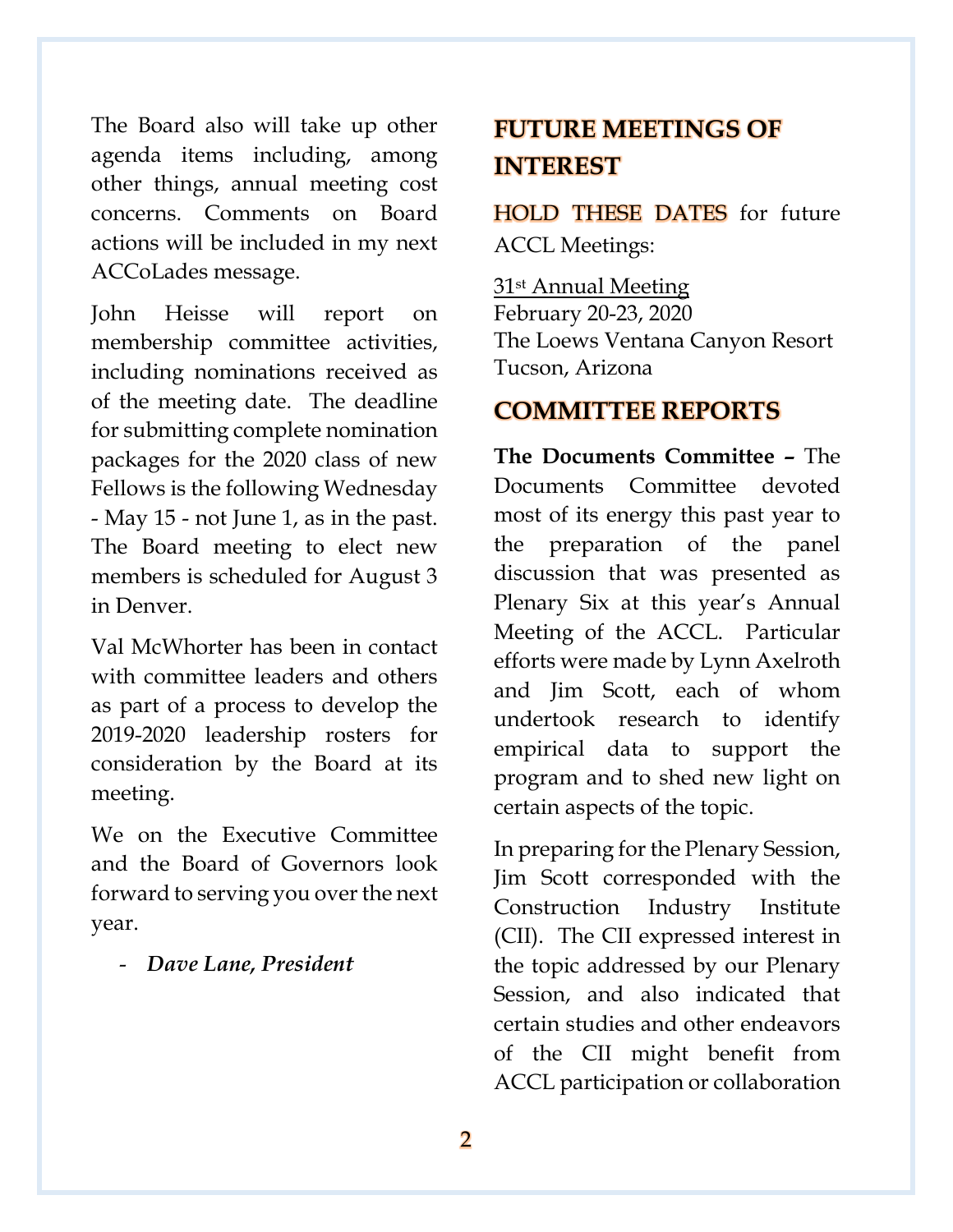in some way. It may be that the ACCL will not want to proceed with what the CII envisions or proposes, but we believe this warrants further investigation and discussion. Jim Scott may make the initial contact to get a further understanding of CII thoughts on this subject, and will report back to George Meyer of the Documents Committee.

At the suggestion of George Meyer, the panelists for our Plenary Session may prepare an anthology of our thoughts on the topic, with the hope that it be published in the Journal of the ACCL.

In addition, the Documents Committee has continued to liaise with the P3 Task Force. Members of the Committee have participated in the P3 Task Force and have contributed to the written product that the Task Force intends to turn into a White Paper. Those efforts will continue.

**The Insurance Committee –** The Insurance Committee is putting together the following information to be posted on the ACCL website as resources for members:

1. Links to insurance-related websites that focus on construction insurance (such as IRMI); and

2. Contract provisions to deal with condo conversion.

**The Public Contracts Committee –** The Public Contracts Committee reported that it arranged for Jim Nagle to deliver a Government Contracts Year in Review presentation during the 30th Annual Meeting, and thanked Mr. Nagle for his excellent presentation. The Committee also is continuing its efforts to encourage Fellows to write articles about public contract issues for the ACCL Journal.

**The Membership Committee –** At the Annual Meeting, the John Heisse reported on the selection of Allison Snyder and Albee Bates to join Eileen Diepenbrock and Robert Preston Brown on the Membership Committee and asked the Fellows to submit all Nominating Committee materials to him by May 15.

**The Officers and Board Member Nominating Committee –** At the Annual Meeting, Doug Oles reported on this Committee, which was chaired by Jenny Fletcher, and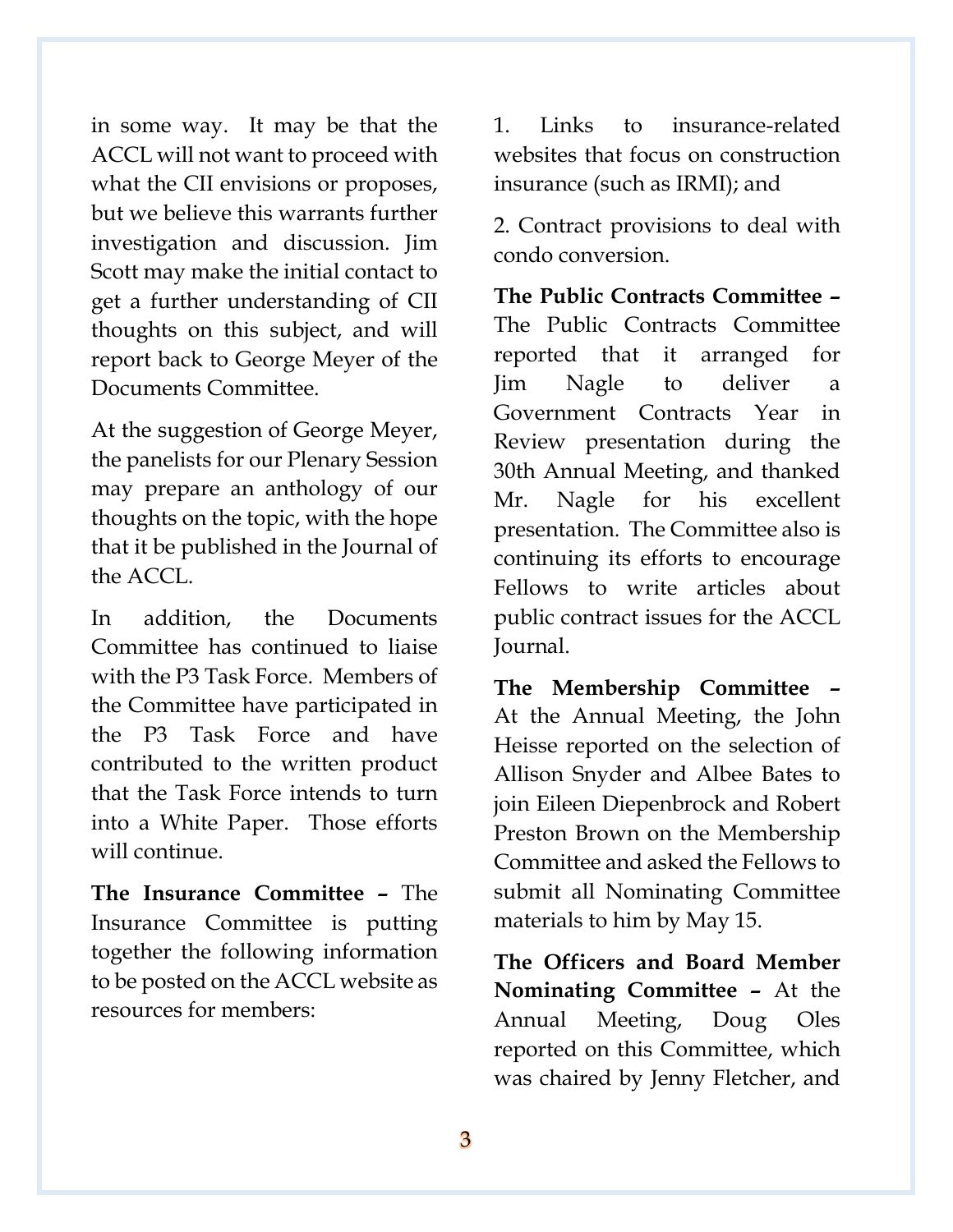which put forward the following names to fill the spaces of retiring Board Members John Ahlers, Frank Elmore, Shelly Ewald, and Robyn Miller:

Kathleen Barnes Eileen Diepenbrock Jim Schenck Tim Thorton John Heisse, President Elect John Bulman, incoming Secretary

No other candidates were nominated.

A vote was taken, and the slate was elected by unanimous acclimation.

**The In-House Committee –** At the Annual Meeting, the In-House Committee was opened by Kevin Colby, as Chair, and Brad Gordon, as Vice Chair.

The first course of business was a Safety message followed by a reminder of our anti-trust/anticollusion statement. We then opened the floor to the Members for discussion on points of interest. There were six significant discussion points raised by the Members. Those points are as follows:

1. Guided Mediation: Robyn Miller raised a request by a Fellow, Paul

Lurie that the Committee review the pamphlet regarding Guided Mediation authored by Paul Laurie, Mark Becker, Dean Thompson, and Bill Geisen. The Committee agreed to review the pamphlet and comments were in fact sent to Paul on March 15th.

2. Contact List: The Members agreed that a formal In-House Member's contact list be created.

3. Contract Review Software: A discussion occurred regarding the use of contract review software. Several Members had experience with such software and discussed the strengths and weaknesses. We agreed to have a Committee Conference call in June to update Members on their latest experiences with the newest software.

4. Market Withdrawals: A general discussion took note of the public withdrawal by several major contractors from the fixed price EPC and Design Build markets.

5. Workplace Violence: A general discussion raised the issue of workplace violence and the measures that companies were using.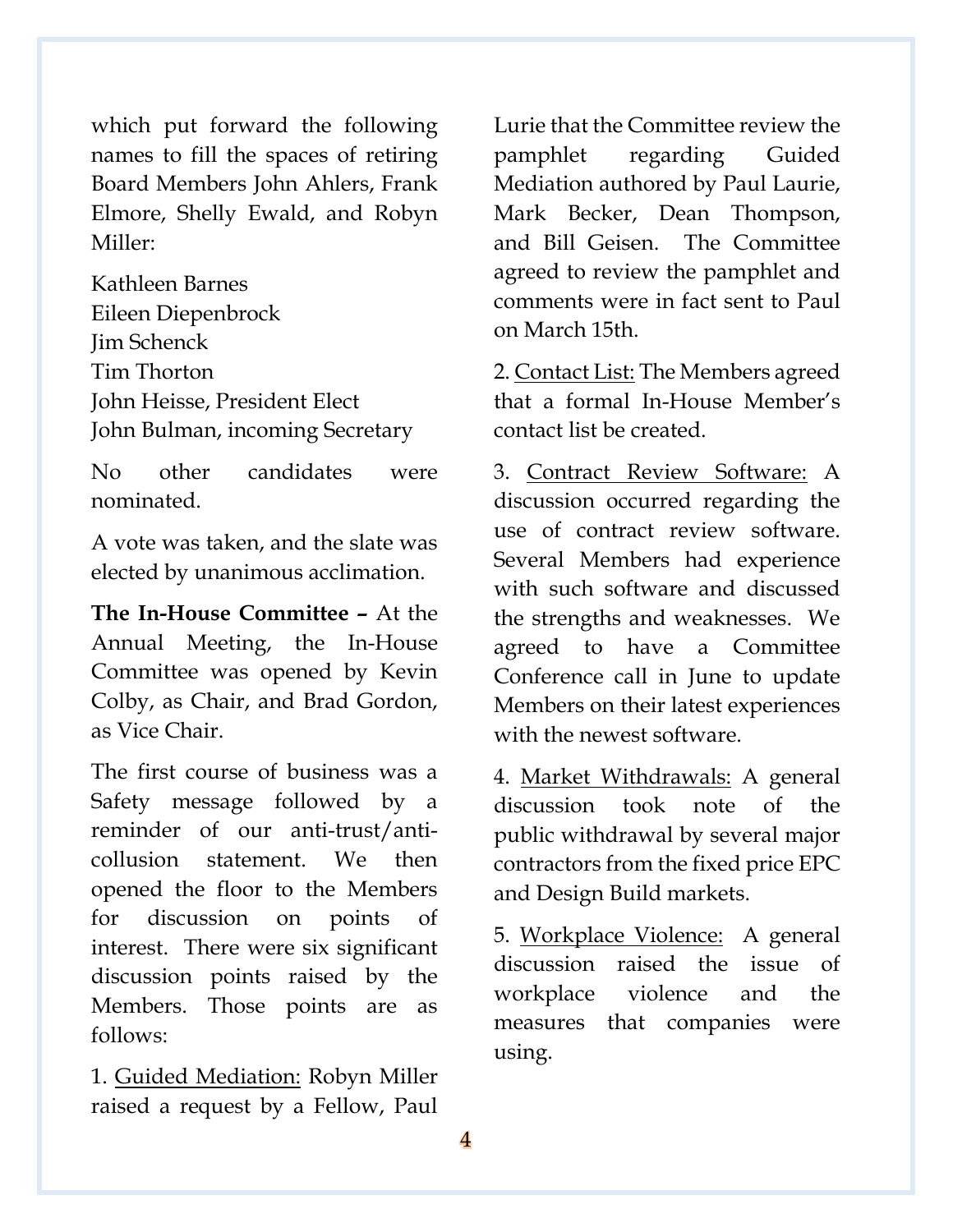6. Cyber Security: The Members also took note that cyber security has increasingly become a focus of our customers.

#### <span id="page-4-0"></span>**COLLEGIALITY CORNER**





**Charles Sink –** I regret my first absence from an annual meeting, but the wedding of a close friend from law school forced me to make a painful, but clear-cut choice. The nuptials being in Hawaii had no

bearing! Strictly the bonds of friendship, and the desire to deliver a memorable toast.

**Clifford Shapiro –** I was sad to miss you all last February, but I will be back next year for sure and fit as a fiddle. In the meantime, all is good. I'm working more as a mediator and arbitrator, and enjoying it very much. I was also recently elected to be a member of the Board of Trustees of the Chicago Architecture Center, which has a wonderful new Center (opened last August) with new galleries and over 85 tours (including the top-ranked river boat architectural tour - which is an absolute must if you ever find yourself in Chicago). But perhaps most importantly, my daughter (and only child) who was so beautifully married last August will graduate and receive her MBA from Cornell next month, which means most of my primary financial obligations are now behind me!

**Richard Smith –** In case you missed it, UVA won the basketball national championship!

**Roberto Hernandez Garcia –** I wanted to share that I was inducted as a fellow of the International Academy of Construction Lawyers.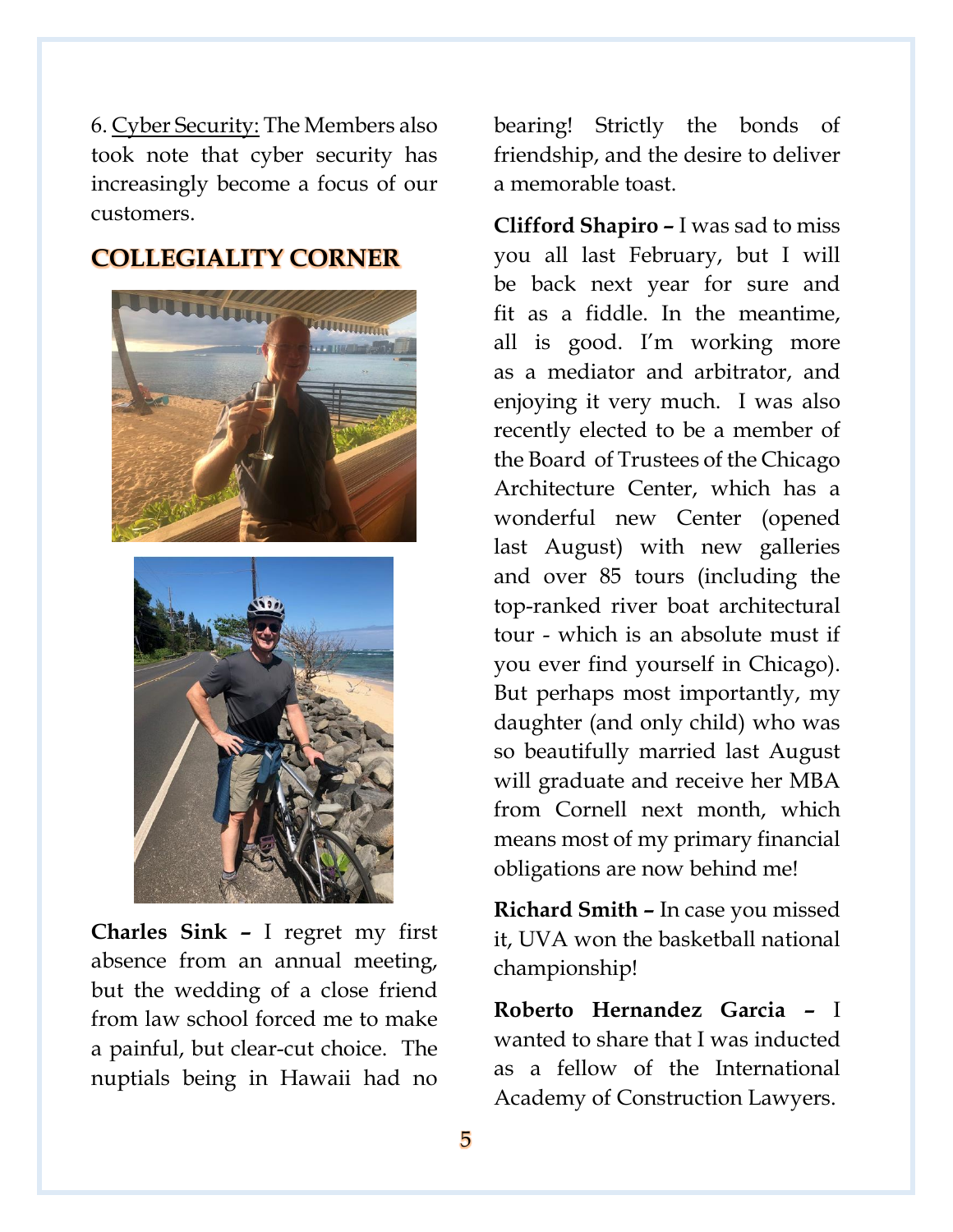**Robert MacPherson –** Below are some of the pictures I took at the ACCL meeting:















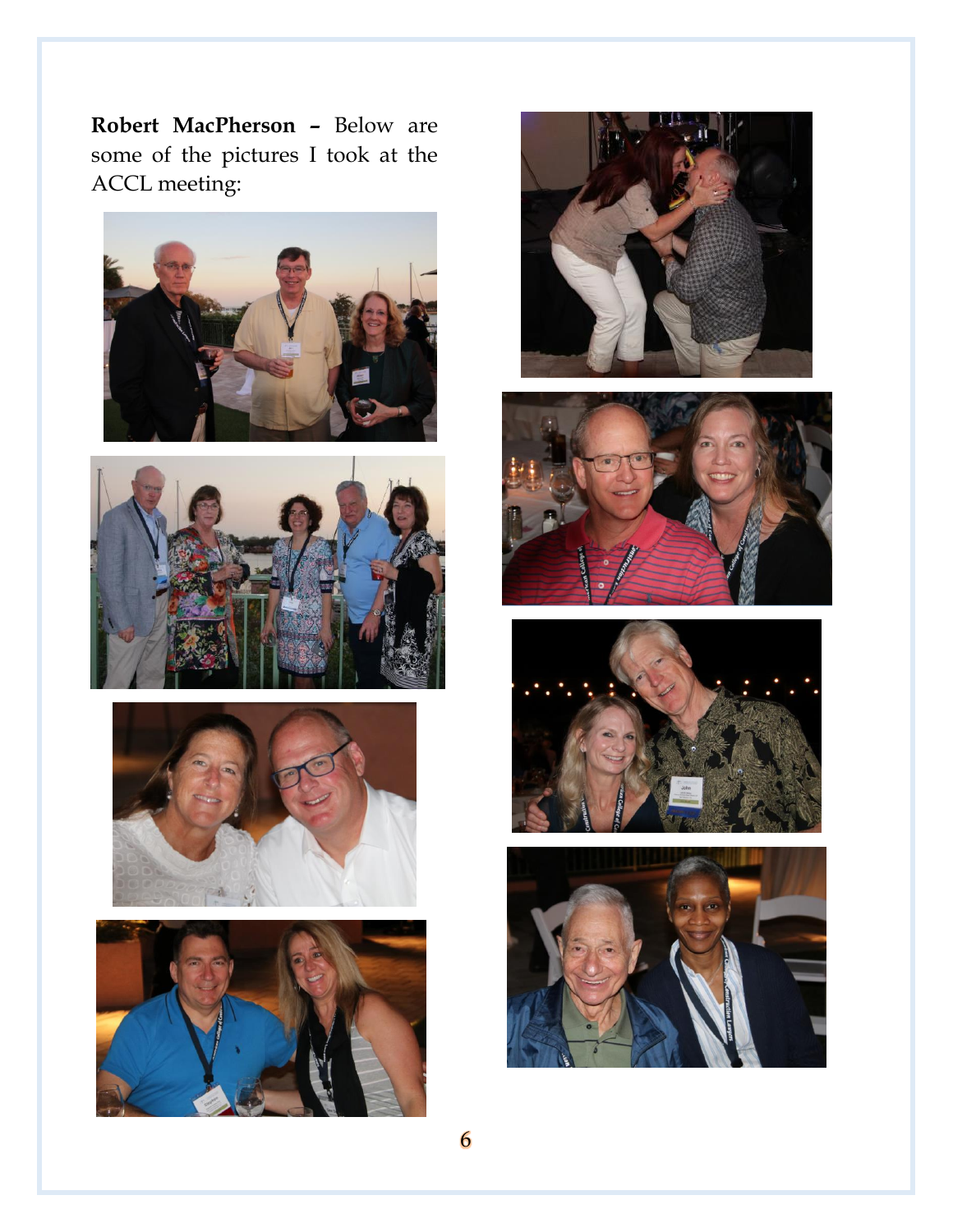

**Jim Nagle –** The Jane Austen Society of North America has named me as its Traveling Lecturer for the Western United States for the coming academic year. So, I will be going throughout the western United States lecturing about Jane Austen's writings and her life and times during the Regency Period.

**John Bulman –** I successfully completed the Accelerated Route to Fellowship - International Arbitration Programme with Award Writing Examination. The course and exam took place in Houston in January and is put on by the North American Branch of the

Chartered Institute of Arbitrators headquartered in London. The Chartered Institute was founded in 1915 and is the world's leading qualifications and professional body for dispute avoidance and dispute management.

The exam administrator indicated that I "scored solidly within the pass zone." Faint praise, but sufficient. Now, all I have to do to become a "Fellow" is to survive a 45-90 minute "peer interview" by the Chair of the North American Branch.

#### **Ben Shapiro –**



#### "I've heard of a Gap Year, Tom, but they're typically not taken at fifty two."